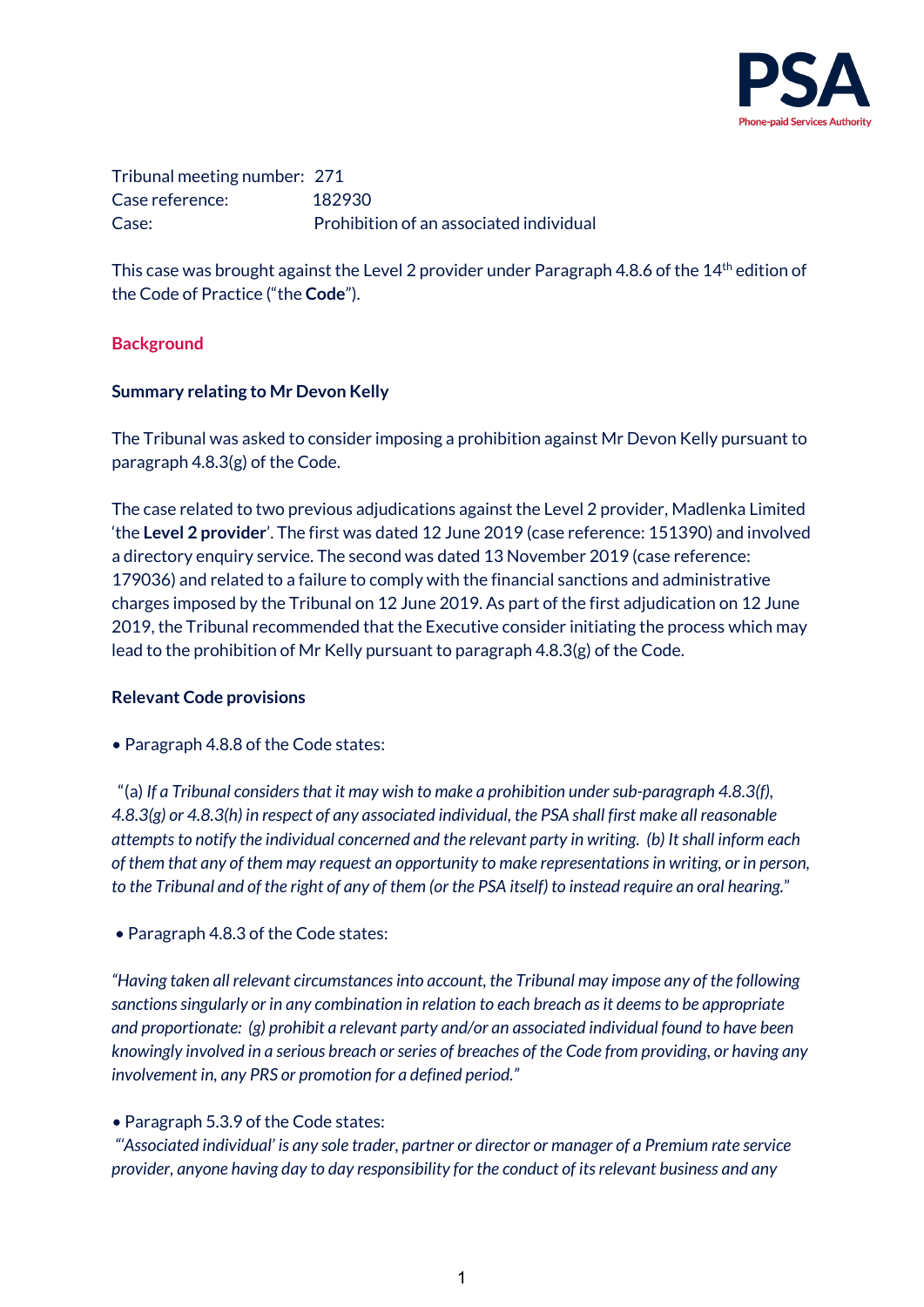*individual in accordance with whose directions or instructions such persons are accustomed to act, or any member of a class of individuals designated by the PSA."*

#### **Preliminary issue – Service and proceeding in absence**

The Tribunal noted that the Executive had brought the case in accordance with paragraph 4.8.8 of the Code, meaning that there was a duty on the Executive to ensure that Mr Kelly was informed of the proceedings and provided with an opportunity to request an oral hearing and/or make informal representations to the Tribunal.

The Executive sent notification of the potential prohibition to Mr Kelly initially on 14 July 2020 by email (which was undelivered) and on 20 July 2020 by post, but it did not receive a response. The Level 2 provider had not provided a contact number on the Executive's registration database. However, the Executive attempted three telephone calls to numbers that it had become aware of during the original investigations and which had been provided by Telecom 2, ('the **Level 1 provider**'). None of the three numbers connected.

The Executive posted details of the Tribunal date and time to Mr Kelly on 2 September 2020. Tracking information from the courier service confirmed that the documents had been delivered and signed for by "K Kelly" on 3 September 2020. The Executive also attempted to telephone the Level 2 provider and Mr Kelly using the same three telephone numbers on 16 September 2020 but none of the numbers connected.

The Tribunal noted that the Executive had provided Mr Kelly with notification of the proceedings, the date and time of the proceedings as well as an "Informal Representation" form in July 2020 when it had sent notification of the potential prohibition. This detailed that the Tribunal would be taking place remotely and provided instructions to Mr Kelly on how he could participate in the proceedings. The Tribunal was of the view that the Executive had made all reasonable attempts to notify Mr Kelly and the Level 2 provider of the prohibition proceedings and of the right to attend and make representations to the Tribunal. The Tribunal was therefore satisfied that service was effective in accordance with paragraph 4.8.8 of the Code.

The Tribunal noted that Mr Kelly had not responded to the Executive despite confirmation that the documents posted by the Executive had been received and signed for. The Tribunal considered that Mr Kelly had chosen not to engage with the proceedings and that an adjournment of the case would serve no useful purpose. Accordingly, the Tribunal decided that it was fair to proceed in the absence of Mr Kelly.

## **Submissions and conclusions**

1. The Executive submitted that the following evidence indicated that Mr Kelly was an associated individual knowingly involved in a serious and/or series of breaches of the Code in respect of the adjudications of 12 June 2019 and 13 November 2019.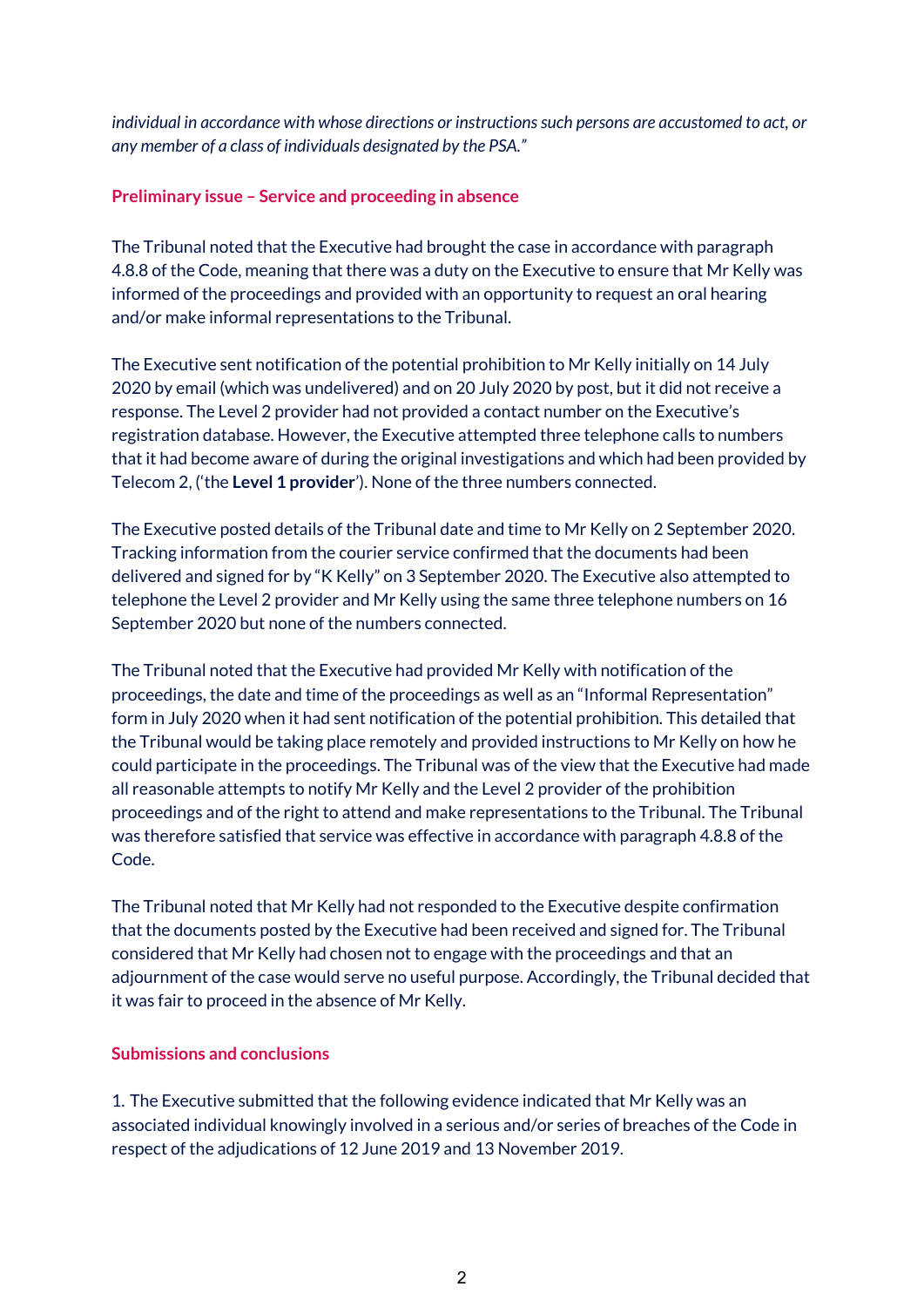# **Adjudication of 12 June 2019 (case Reference: 151390)**

The Level 2 provider operated a directory enquiry service that operated on the premium rate numbers 118068 and 118298 (the "**Service**"). The Service commenced operation on 17 May 2018. The Executive received a total of 11 complaints concerning the Service between May 2018 and August 2018.

On 12 June 2019, the Tribunal had adjudicated against the Service operated by the Level 2 provider. The Tribunal had upheld the following breaches of the Code raised against the Level 2 provider (as outlined below):

• Rule 2.2.7 – Pricing Prominence

The Executive submitted that the Level 2 provider had acted in breach of Rule 2.2.7 of the Code as the pricing information was not proximate to the initial call to action to the Service. The pricing was stated after the premium telephone number had been given twice and therefore the Executive asserted that this could cause consumers to hang up the phone and dial the Service without knowing the cost. The Level 2 provider did not respond to the Warning Notice, but in a previous response it indicated that the pricing was compliant, as having the pricing at the beginning of the call would be confusing for consumers and that there was no evidence that consumers would hang up before listening to the pricing information. The Tribunal upheld the breach on the basis that there was potential for consumers to disconnect the call before the pricing information was given and that it did not agree with the assertion that having pricing at the beginning of the call would be confusing/misleading. The Tribunal found the breach to be **serious.**

• Rule 2.3.2 – Misleading

The Executive asserted that the Level 2 provider acted in breach of Rule 2.3.2 of the Code, as the promotional message on the 0345 numbers was misleading. The Executive submitted that the language of the recorded message gave the impression to consumers that they were engaging with companies directly instead of a directory inquiry service. Although the Level 2 provider had engaged with the Executive, it did not respond specifically to this breach. The Tribunal upheld the breach for the reasons asserted by the Executive and found the breach to be **very serious**.

The Tribunal considered the overall case to be **very serious** and imposed the following sanctions:

- a requirement to remedy the breaches
- a formal reprimand
- compliance advice
- that access to the Service be barred until the breaches are remedied to the satisfaction of the Executive
- a requirement that the Level 2 provider refunds all consumers who claim a refund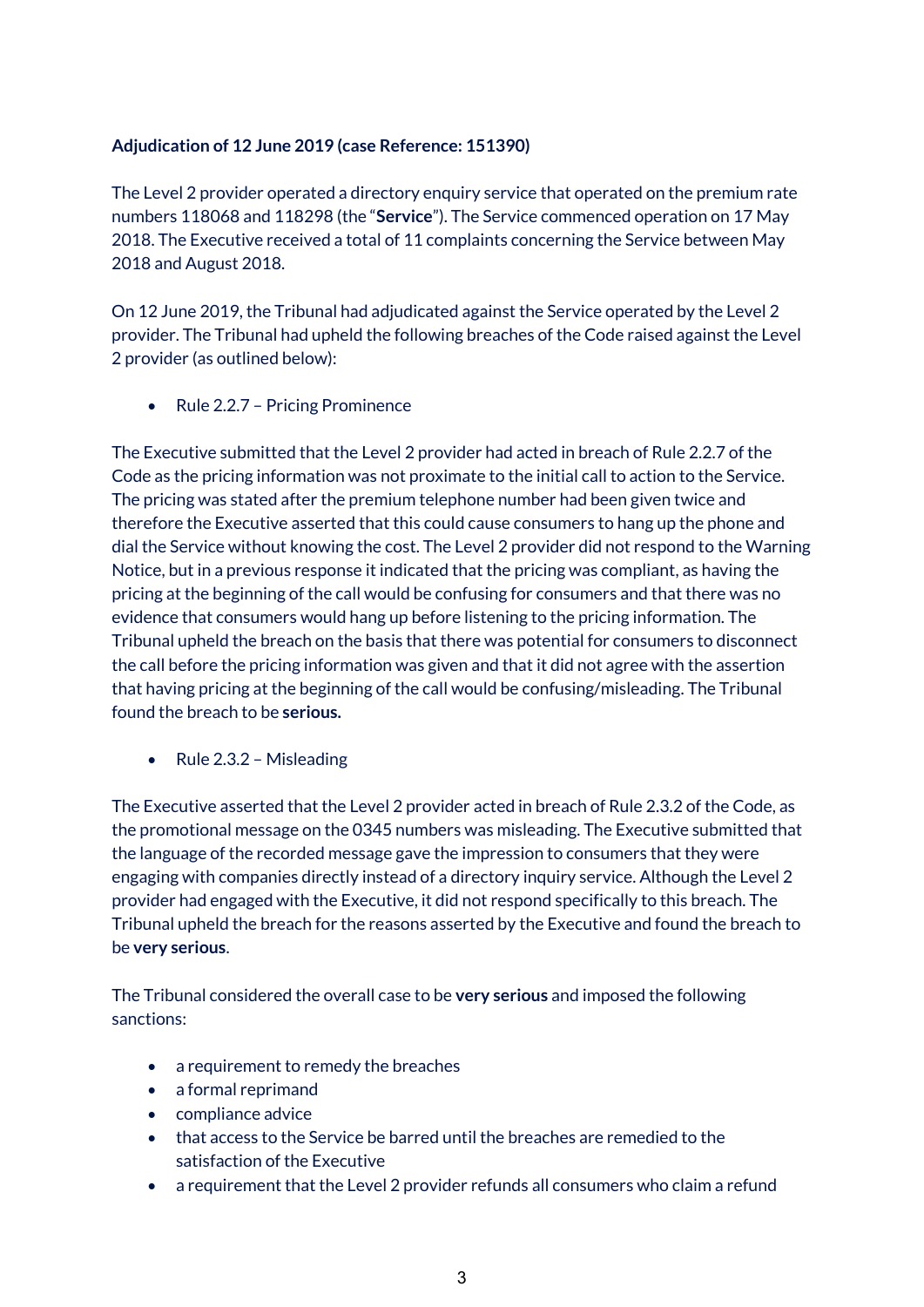• a fine of £250,000.

The Tribunal also recommended that the Level 2 provider pay 100% of the Executives costs which totalled £8,093.50.

# **Adjudication of 13 November 2019 (Case Reference: 179036)**

On 13 November 2019, the Tribunal had adjudicated against the Level 2 provider for noncompliance with the financial sanctions, non-financial sanctions and administrative charges imposed by the Tribunal on 12 June 2019. The Tribunal upheld the following breaches of the Code raised against the Level 2 provider:

- Paragraph 4.8.6 (b) Failure to comply with a sanction
- Paragraph 4.11.2 (b) Non-payment of an administrative charge

The Tribunal considered the overall case to be **very serious** and imposed the following sanctions:

- a formal reprimand
- that the Level 2 provider be prohibited from having any involvement in any current or future PRS operated on a number or number range within the PSA's regulatory remit for five years or until all sanctions imposed by the Tribunal of 12 June 2019 have been complied with, whichever is the later.

## **Associated individual knowingly involved in a serious/series of breaches of the Code**

The Executive asserted that Mr Kelly was an associated individual within the meaning of paragraph 5.3.9 of the Code as he had day-to-day responsibility for the conduct of the Level 2 provider. The Executive relied on the following evidence to support this assertion:

- Mr Kelly had been the sole director of the Level 2 provider since its incorporation on 11 May 2018 and had remained registered as the sole director, according to CreditSafe reports
- Mr Kelly was also the sole shareholder of the Level 2 provider company. This was evidenced by the CreditSafe report for the Level 2 provider company
- Mr Kelly had been listed as the sole and primary contact for the Level 2 provider on the PSA registration database since the Level 2 provider first registered
- the Executive also noted that within Mr Kelly's contact information on the PSA Registration Scheme, he stated his job title to be "CEO" and registered himself as a 'responsible party' by the title of "Director"
- on 21 May 2018, Mr Kelly, in his capacity as Director of the Level 2 provider, signed a contract to operate premium rate services with the Level 1 provider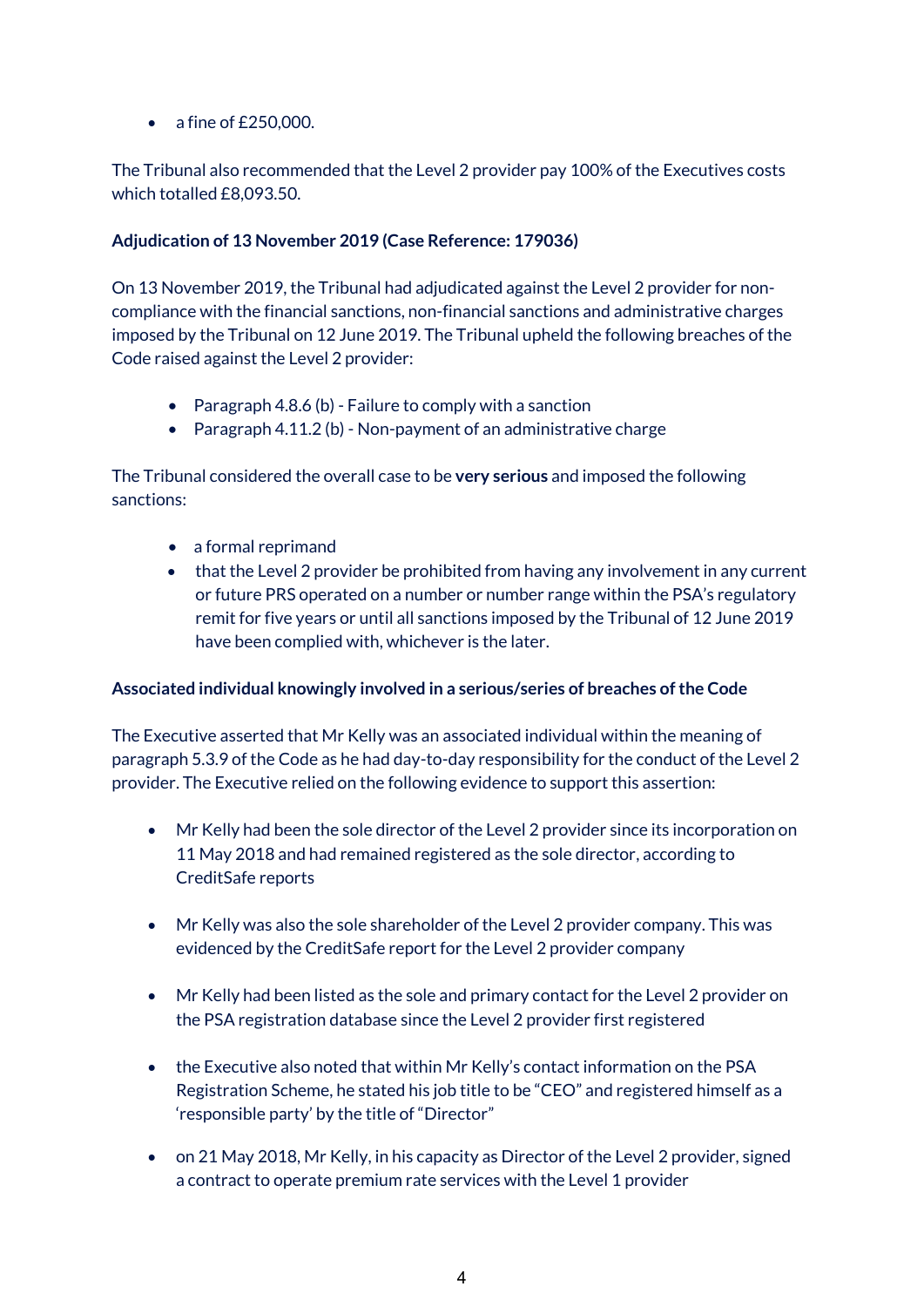- on 24 December 2018, Mr Kelly, in his capacity as Director of the Level 2 provider, filed annual returns with the Companies Registration Office in Ireland
- on 8 April 2019, Mr Kelly, in his capacity as Director of the Level 2 provider, signed and submitted an application to the Registrar for the Level 2 provider to be struck off the Companies Register in Ireland on the grounds that it had never traded.

The Executive asserted that the evidence as set out above clearly demonstrated that Mr Kelly had day-to-day responsibility for the conduct of the Level 2 provider's business by virtue of his role as the sole director, sole shareholder and named primary contact on the PSA registration database. In addition to this, the Executive submitted that Mr Kelly had taken an active role as Director of the Level 2 provider by filing annual returns and making an application for the company to be struck off and that this was indicative of Mr Kelly having day to day responsibility for the Level 2 provider.

The Executive also submitted that Mr Kelly, as an associated individual, was knowingly involved in a series of serious breaches. The Executive noted that at the time that the breaches were upheld by the Tribunals on 12 June 2019 and 13 November 2019, Mr Kelly was listed as the primary contact for the Level 2 provider and held the post of Company Director. The Executive further submitted that as he held those roles, Mr Kelly had overall responsibility and oversight of the Level 2 provider and its compliance with the Code.

In addition to the above, the Executive relied on the following evidence to demonstrate that Mr Kelly was made aware that the Level 2 provider was operating non-compliantly:

- The PSA received 11 complaints regarding the Service during Mr Kelly's directorship. At the time the complaints were made, information requests were sent to the Level 2 provider. The Executive received responses to 10 of the 11 information requests from Mr Kelly. This evidence demonstrated that Mr Kelly was made aware of the complaints received regarding the Service as the responsible individual.
- Mr Kelly corresponded with the Executive in relation to the operation and promotion of the Service. Mr Kelly responded to the informal enquiry into the Service dated 27 June 2018 and all four of the Executive's directions for information in relation to the Service (which were sent between 8 November 2018 and 18 February 2019).
- Mr Kelly was also sent other correspondence from the Executive which he did not respond to and/or was not required to respond to. This correspondence included:
	- Warning Notices for both cases which were sent in April 2019 and October 2019 respectively
	- emails notifying Mr Kelly that no response to the Warning Notice had been received which were sent in April 2019 (for case reference 151390) and October 2019 (for case reference 179036)
	- notifications of the outcome for both Tribunals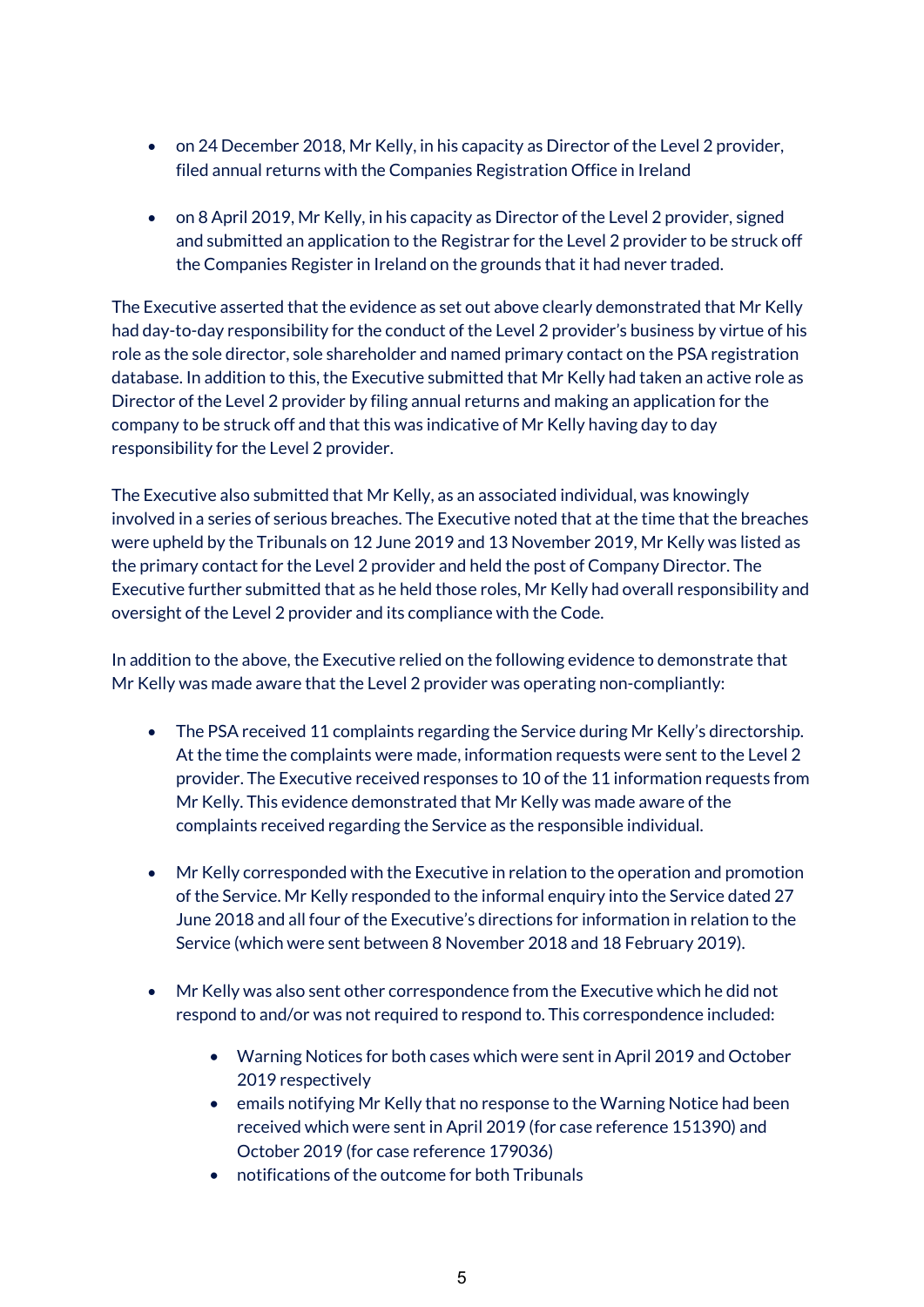- payment reminders following both adjudications
- notification that the breach of sanction case (case reference 179036) had been allocated.

The Executive stated that the evidence above demonstrated that Mr Kelly was knowingly involved in a series of serious breaches of the Code as he had been made fully aware of the non-compliance of the Level 2 provider.

The Executive concluded its submissions by stating that the evidence clearly supported the assertion that Mr Kelly was an associated individual and that he was knowingly involved in a series of serious breaches.

2. Mr Kelly did not provide a response to the notification of potential prohibition.

3. The Tribunal carefully considered all of the evidence before it. The Tribunal first considered whether Mr Kelly was an "associated individual" in accordance with paragraph 5.3.9 of the Code. The Tribunal was satisfied that, on the balance of probabilities, Mr Kelly was an associated individual as he was the sole Director, sole shareholder and named contact for the Level 2 provider. The Tribunal was also persuaded that Mr Kelly exercised day-to-day responsibility for the Level 2 provider by the documentation relied upon by the Executive as this evidence demonstrated that Mr Kelly had signed the contract with the Level 1 provider, submitted an annual return and had applied to have the company stuck off the Companies Register in Ireland.

The Tribunal was also satisfied on the balance of probabilities that Mr Kelly had been knowingly involved in a series of serious breaches of the Code. The Tribunal noted that both previous adjudications in relation to the Level 2 provider were given an overall severity rating of very serious.

In relation to "knowing involvement", the Tribunal considered that the Executive's evidence clearly demonstrated that Mr Kelly had been made aware by the Executive that the Service was non-compliant throughout the relevant time and further noted that Mr Kelly had responded to some of the communications sent by the Executive such as formal directions.

As a result of all of the above the Tribunal was satisfied on the balance of probabilities that Mr Kelly was an associated individual who was knowingly involved in a series of serious breaches.

## **Sanctions**

The Executive recommended that Mr Kelly should be prohibited from providing, or having any involvement in, any premium rate service in the UK for a period of five years from the date of publication of this decision. The Executive asserted that this was a proportionate outcome due to the severity of the breaches that had been upheld in the two previous adjudications.